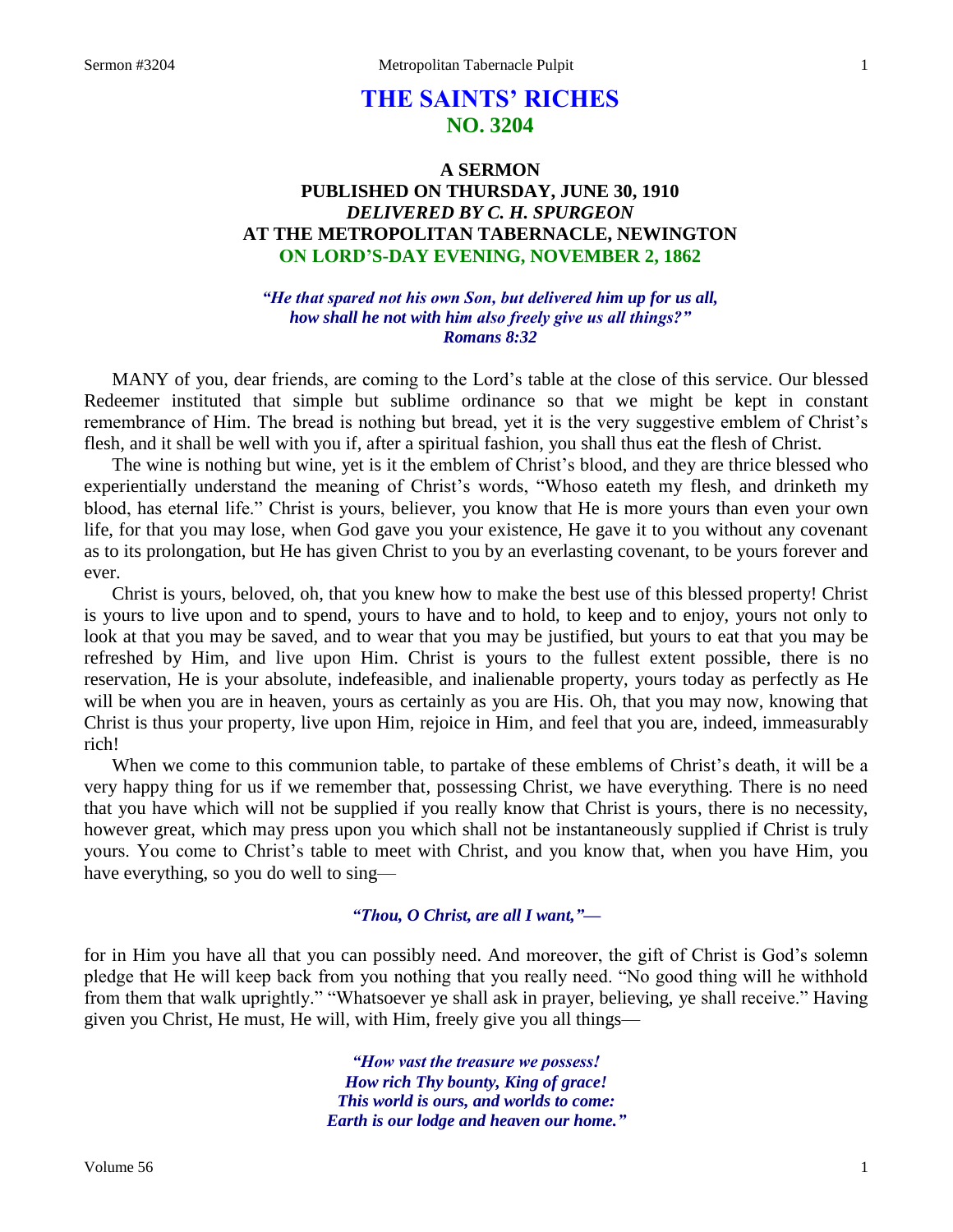*"All things are ours; the gift of God, The purchase of a Savior's blood; While the good Spirit shows us how To use and to improve them too."*

I am going to make it my business, in a very simple but earnest manner, to try and exhort the children of God to cast aside all thoughts of their being poor, and to rejoice now in their boundless riches in Christ Jesus.

**I.** First, let me remind you, believer, that, whatever you may really require, God will not deny it to you, for He has already given you Christ. THINK WHAT THIS GIFT WAS TO THE FATHER, it was His only begotten and well-beloved Son.

Perhaps you have a willful, wayward boy, one who costs you much, but brings you little comfort, yet would you like to lose him? If you saw him in his coffin tomorrow, would you not cry over him as David cried over his son, "O my son, Absalom, my son, my son Absalom! would God I had died for thee, O Absalom, my son, my son"? Vile he may be, and a disgrace to your name, yet he is still your child, and you could not bear to give him up.

But what shall I say of the child who, from his youth up, has been obedient to you, who, having grown up to manhood, has become your friend as well as your offspring, who has been with you in every holy enterprise, and has proved himself to be worthy of his father's love and esteem? Could you give him up?

Mother, you know how dear is your firstborn son to you. Of all griefs that rend a mother's heart, perhaps the greatest is to lose her firstborn. Even if he is only in his infancy, it is a wound from which the mother's tender heart does not soon recover, but to lose that son in manhood, to see the hale strong man suddenly cut down, this is no small sorrow, and many, under such trying circumstances, have found it no easy task to say, "The LORD gave, and the LORD hath taken away; blessed be the name of the LORD."

To lose one's child even for some object which is nearest and dearest to our heart, is pain and grief indeed, then what must it have cost God to give up His Son to die for His people? What must God's love to His only begotten Son be? We can only speak of God after the manner of men, for we know not how otherwise to speak of Him, and inasmuch as God is infinitely greater than we are, His love is infinitely greater than ours. We can only love to the finite degree of which humanity is capable, but God loves beyond all degree.

The heart of God is filled with fathomless oceans of eternal affection, and this affection has always been fixed upon His Son. Christ is infinitely more dear to God than your son can ever be to you because of the greatness of the heart of the Father who loves His Son who has been ever with Him, and ever His delight, who has never offended Him, who takes His share in all the Father's plans, and who said of old, and says it ever, "I delight to do thy will, O my God."

Besides, Christ is one with His Father in essence. What that mysterious unity is, we cannot tell, and how Christ is the Son of God, we do not know. We know that His Sonship does not imply any inferiority in the Son, nor that the Father existed before the Son. He was not the Father till the Son was His Son, and the names "Father" and "Son" are not to be understood as they are used among us, although the marvelous, indescribable relationship which we cannot fully understand cannot be better expressed than by the terms used, "the Father" and "the Son."

Again I ask—what must it have cost such a Father's heart to give up such a Son—a Son so near and so dear to Him? Yet the Father gave up His Son to die for you and for me, beloved. Theologians lay it down as an axiom that God cannot suffer, but I am not sure that they are right. I cannot understand God's love to me, I cannot rejoice as I should in His goodness to me unless I believe that the gift of His Son cost His heart divine and awful pangs. I know that I am treading upon delicate ground, and that I am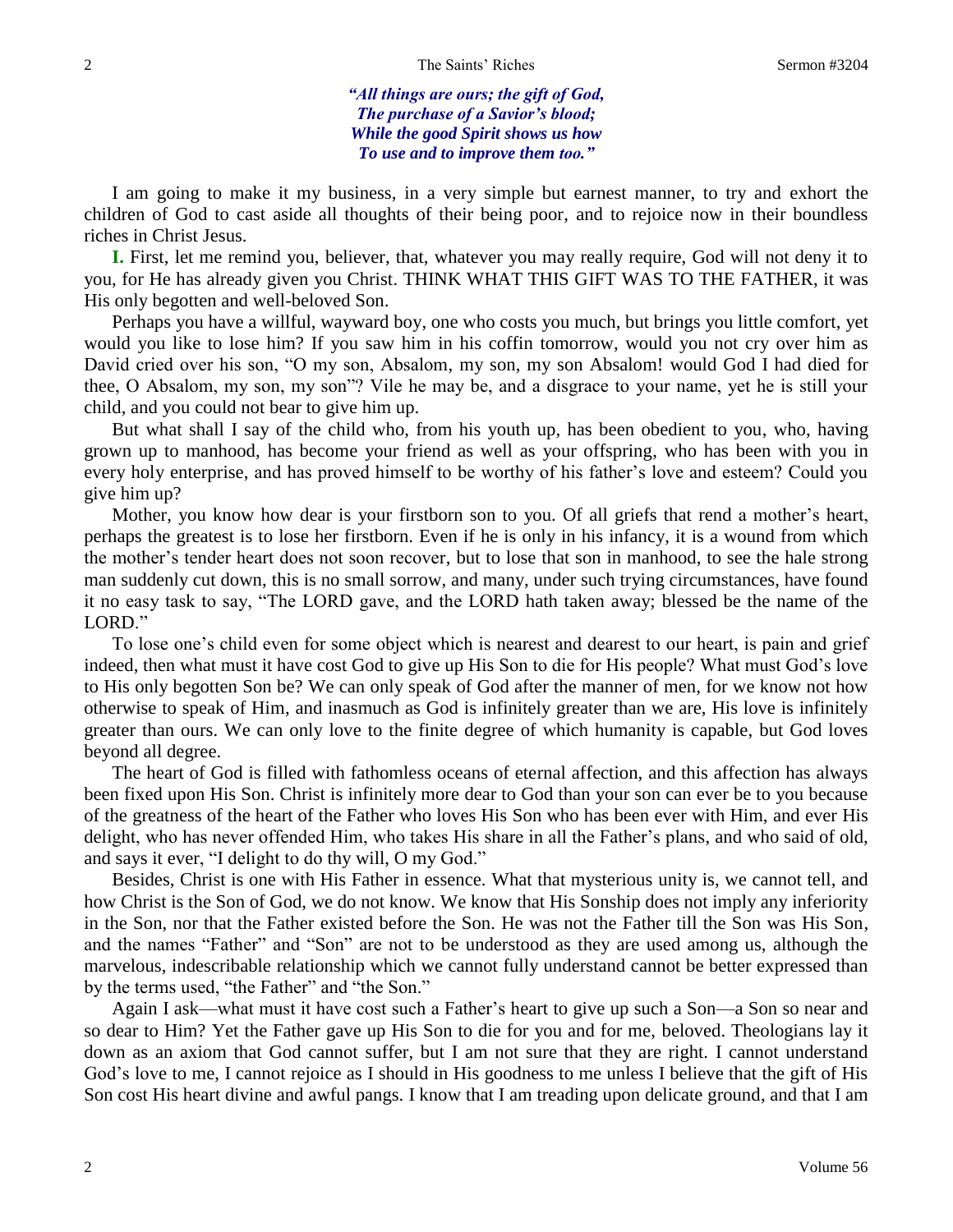standing where thick darkness gathers, but I am not certain that what theologians take for granted is necessarily true.

That God can do everything, I do believe, and that, if He wills to suffer He can do so, I cannot think of God as an insensible being when He gave His Son to die for sinners, I cannot imagine Him giving His only-begotten Son, and feeling no more than a heathen idol of stone could have done. I think that the Father, in giving up that Son who had always given Him such intense joy, must have suffered in His Son's death.

Well then, as God has thus given up His only begotten and well-beloved Son, how can He deny anything to you who believe in Him? Do you feel anxious about the bread that perishes? Is that worthy to be compared with God's only begotten Son? Are you concerned about how you are to get food and raiment? How can God deny you such trifles as these when He has given you His Son? Perseverance in grace—is that what you ask? Even that is but a crumb under the Master's table compared with His Son.

You want certain virtues, you need help in trouble, you want sustenance under stern difficulties—I know not what you want, but this I know, all the wants of all of us put together could only make one little drop in comparison with the tremendous ocean of benevolence which flowed out of God's heart when He spared not His own Son, but delivered Him up for us all. As we look at Christ, whom God has given to us, we must believe that, with Him, He will give us whatsoever we need.

**II.** I shall try to knock a second time at the door of your hearts to comfort you by reminding you HOW PRECIOUS CHRIST WAS INTRINSICALLY IN HIMSELF.

The wonder is, not only that God gave His Son, but that His Son was what He was. Paul says He is "over all, God blessed forever." Jesus Himself said, "Before Abraham was, I am"—claiming the very name of the eternal JEHOVAH. In due time, Christ became man, and as man, He was very dear to His Father, even His earthly mother could not look upon her Child with half the affection that His Father had for Him. He was a perfect man, and therefore lovely in His Father's sight, He was, indeed, Himself God, and therefore one with the Father even while He was man.

The loftiest angel could not adequately preach to you upon this point, unto what, then, shall I liken the preciousness of this gift? Similes fail me, metaphors I have none, "no mention shall be made of coral, or of pearls, for the price of Jesus is above rubies," He shall not be given for gold, nay, not for much fine gold, as for topaz, and onyx, and sapphire, and all other precious stones, these must not be mentioned in comparison with Him.

Paul's expression is the only appropriate one, "Thanks be unto God for his *unspeakable* gift." Eternity alone can reveal the value of Christ. By the miseries of the hell from which He saves us, let us measure Him; by the bliss of the heaven to which He lifts us, let us estimate His worth; by the depths of ignominy and shame into which He dived, let us conceive of Him; by the glories He relinquished, and by the agonies He bore, let us attempt to form some faint idea of His value. But this pearl of great price is so precious that I am bold to say that, if heaven, and earth, and all the starry orbs could be sold, their united price could not buy such another pearl as this one which God has given to us in Christ Jesus.

So, beloved, as God has already given you this priceless pearl, will He not also give you all else that you need? If a man gave you ten thousand pounds, would you doubt his willingness to give you a farthing? If he should give you a munificent income, to last throughout all your life, would you doubt his willingness to give you a penny if you were ever in need of one? I think I need not attempt to draw the inference, you can draw it for yourselves.

See, then, the wondrous treasure you possess if you are a believer in Jesus, God is yours, the perfect man is yours, Christ's life, His death, His blood, His righteousness, His intercession, His incarnation, His second advent are all yours, and all else that you need. Do but ask boldly, receive gratefully, wait patiently, hope trustfully, and walk rejoicingly, for as God has given you His Son, shall He not with Him also freely give you all things? Sing, with good old John Ryland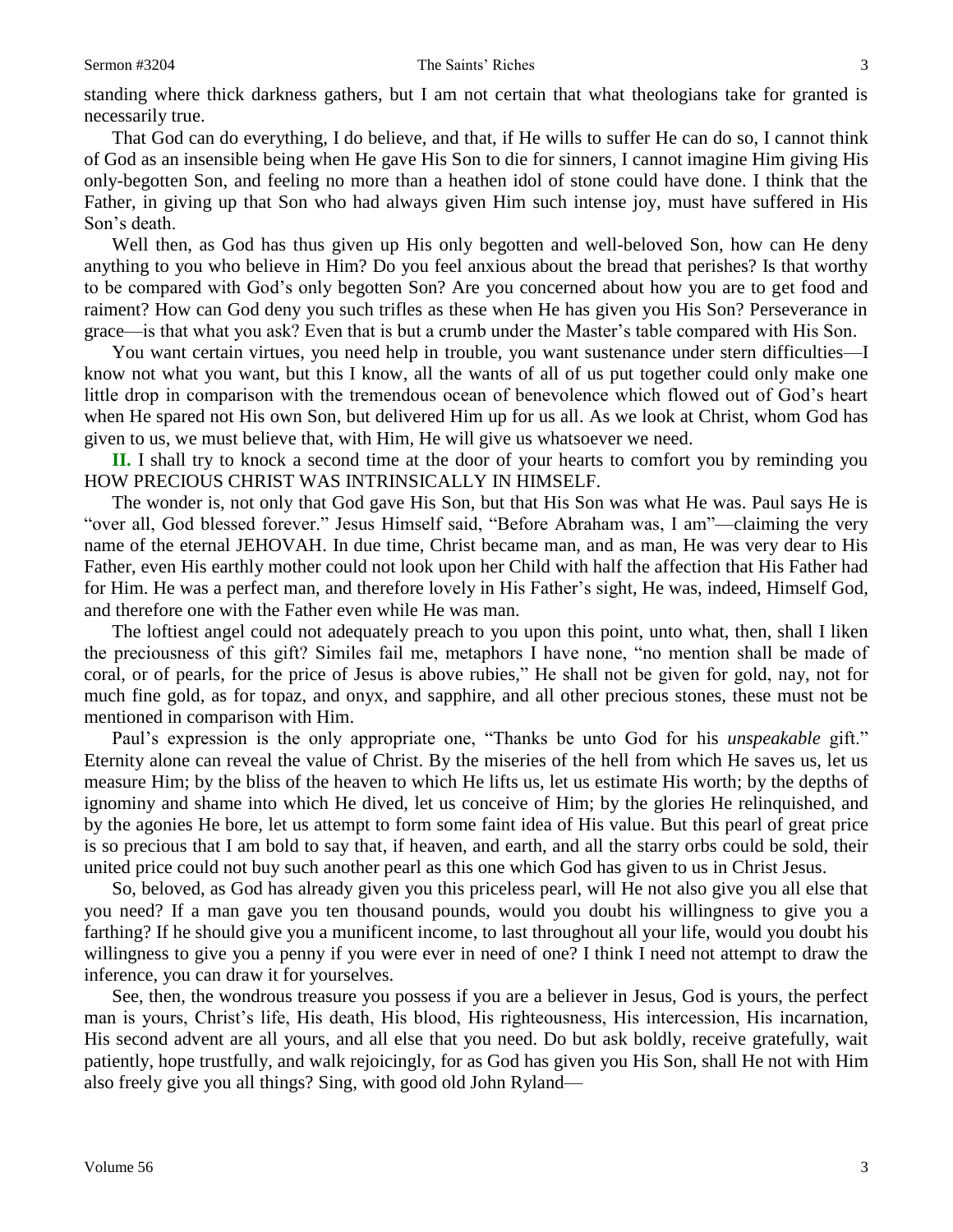*"He that has made my heaven secure, Will here all good provide; While Christ is rich, can I be poor? What can I need beside?"*

**III.** But now, as a third blow at your unbelief, I want you to remember, beloved, THE MANNER IN WHICH THIS GIFT WAS GIVEN.

The text says, "He that spared not his own Son." A mother may give up her tall strong son to fight in the army of her country, and he may perish by an enemy's hand, but I cannot conceive of a mother slaughtering her own son for her country's good. We have wondered as we have read of Brutus, who, when his sons had entered into a conspiracy against the Republic, could say, "Lictors, do your duty." The father saw the corpses of his sons with the pangs of a father, but with the stern serenity of a judge, they had offended, so they must die.

Strong must be a man's sense of justice to be able to overcome his love so as to give up his own son to die, but our gracious God not only gave up His Son to die for us, but He was Himself (if I may use such an expression), the executioner of Christ. Isaiah tells us, in his wonderful fifty-third chapter, that "The LORD hath laid on him the iniquity of us all....It pleased the LORD to bruise him; he hath put him to grief...thou shalt make his soul an offering for sin....we did esteem Him stricken, smitten of God, and afflicted." This indeed was the very sting of Christ's death, for He cried out in His worst agony, "My God, my God, why hast thou forsaken me?"

Oh, what love God must have had to you and to me, for it overcame His love to His only begotten Son! So we read in Zechariah 13:7, "Awake, O sword, against my shepherd, and against the man that is my fellow, saith the LORD of hosts: smite the shepherd, and the sheep shall be scattered." My tongue cannot tell the story of this marvelous grace of God to you and to me, but I again remind you that although God knew that His plan of salvation involved His smiting His own Son, and deserting Him in His hour of deepest need, yet that you and I should not perish, the Father smites, and wounds, and slays His own Son, and there upon the accursed tree, in pangs intense, unutterable, unknown, the Son of God dies, "the just for the unjust, that he might bring us to God."

Well, then, beloved, as God has given you His Son, will He not also give you all else that you need? You are about to ask for fellowship with Christ, but that will not cost the Father the smiting of His Son again, so He will surely give it to you. You are going to ask God for holiness, but it will give Him pleasure and nothing but pleasure to make you holy, it will certainly not involve His lifting up His hand against His only begotten Son anymore, so it shall be God's delight to give you your heart's desire.

Having given you His Son, will He not, with Him, give you whatsoever you believingly ask of Him? He says still, "Open thy mouth wide, and I will fill it." Tell Him what your present need is, and you shall have all that you need. Cast all your cares upon Him, for He cares for you, and He will take all your care away.

Shame on you, Christian, if you shall give way to sadness now, surely you will not let unbelief vex you now. You know that God has given Christ for you, then can you fear that He will deny you anything, or leave you at last in trouble to sink? That is impossible, God forbid that you should slander Him by thinking that He can so act! What were you saying, poor aged Christian? "I shall want for bread." How can it be? How can it be? The God who out of His amazing love to you has smitten His only begotten Son will certainly give to you whatever your soul or body may need.

> *"Seek first His kingdom's grace to share, Its righteousness pursue; And all that needs your earthly care Will be bestow'd on you.*

*Why then despond in life's dark vale?*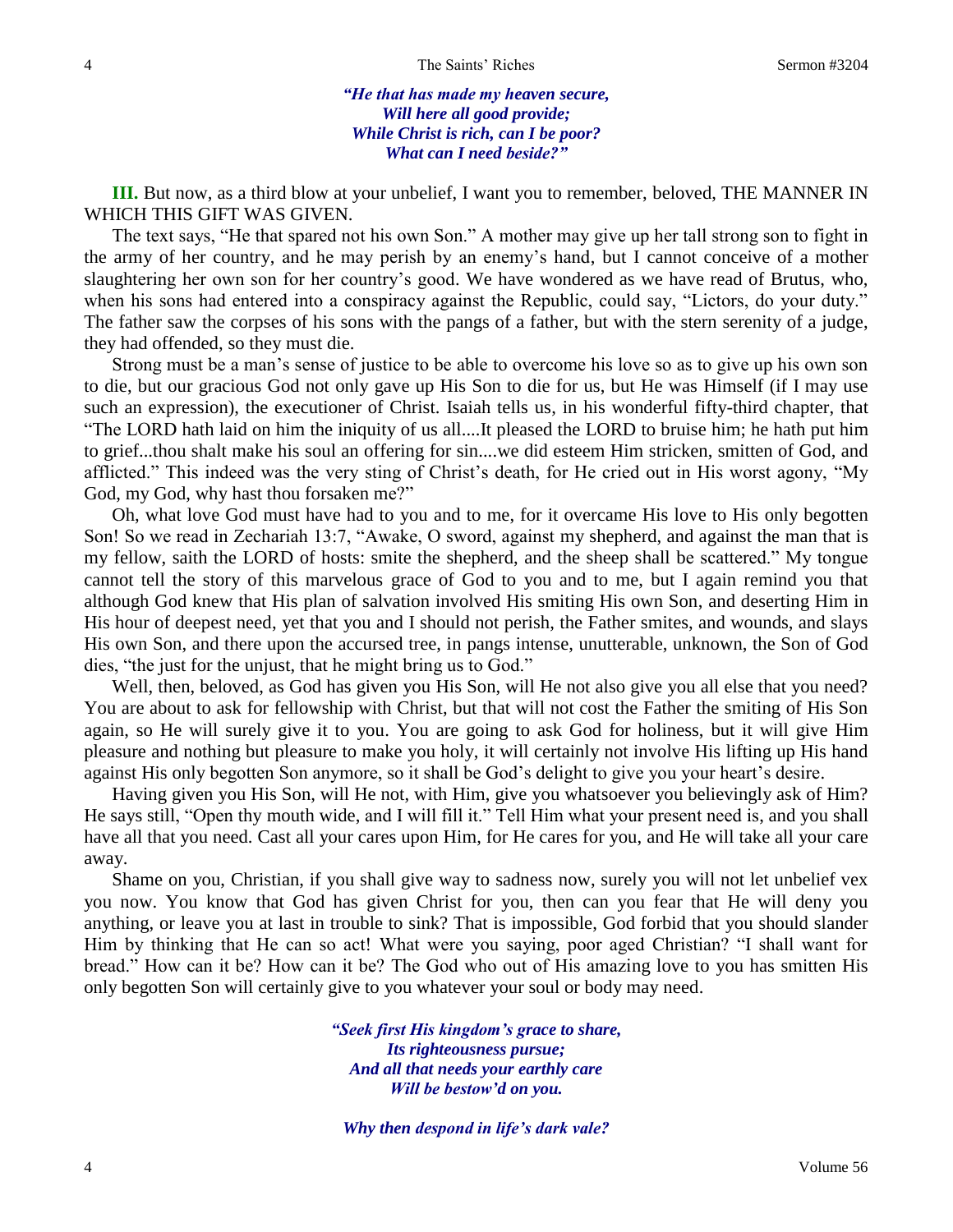### Sermon #3204 The Saints' Riches 5

*Why sink to fears a prey? Th' almighty power can never fail, His love can ne'er decay."*

**IV.** Now, as a fourth stroke of the axe at the root of unbelief, let me remind you of THE SPIRIT IN WHICH CHRIST WAS GIVEN.

The Father gave His Son, but who asked Him to do so? Not you, certainly, for even after the Father had given Christ, you despised the wondrous gift. Who asked Him? No one of the whole human race! The thought never crossed any created mind. Angels did not throw themselves down between justice and the sinner, and intercede for him. I have never read of any burning seraph crying to God, "Spare the guilty, Lord, spare the guilty, give up Your only begotten Son to die, and let the guilty live." I cannot conceive of anyone proposing to the Most High to make so tremendous a sacrifice.

The Father did it according to His own sovereign will, unswayed by anything outside Himself. That self-sustained, almighty Being deigned to give this matchless manifestation of His inflexible justice and His infinite love to the sons of men, it was His own conception freely welling up from the deeps of His own loving heart.

Well, beloved, if He gave His Son unsolicited, will He not give you all you need now that you have learned to ask of Him, now that you understand the art of the widow woman who came to the unjust judge, and can plead with the Lord in holy importunity? Now that you have been taught to knock and knock again at God's door—as the man knocked at his friend's door until, at last, he arose at midnight to give him the loaves he needed—surely He will not deny you what you ask. As He gave you Christ unasked, unsought, when you were dead in sin, when you were His enemy, when you hated Him, how much more—now that you are His son, adopted into His family, and taught by His Spirit to pray, and to plead the promises He has given you—how much more will He give you all things that you need! If you have not, surely it must be because you ask not, or because you ask amiss. Ask now, ask in faith, ask in the name of Jesus, and all you need shall be given unto you.

**V.** A fifth time let me try to smite down that old giant, Incredulity, by bidding you remember THE PERSONS TO WHOM THIS GIFT WAS GIVEN, "delivered him up for us all.

Not one child of God is left without that gift. Little Benjamin has as great a share in Christ as Reuben or Judah has. Mr. Ready-to-halt has as true an interest in the blood of Jesus as Mr. Greatheart himself has. The ancient Jews, on the day they were numbered, had to each pay half a shekel as a ransom for their souls. The Lord said to Moses, "The rich shall not give more, and the poor shall not give less." The redemption money was the same for all, and Christ has paid the redemption money equally for all who believe in Him.

Not one of those whom He bought with His blood is left out, not one of His chosen, not one whom He calls, not one whom He justifies, but all are redeemed by the precious blood of Christ. I know you are apt to say, "No doubt the Lord will give much to So-and-so, for he is an eminent saint, but not to me." Yet, as He gave Christ to you, why should He not give you all else that you need? "Oh, but I am so obscure, no one will take notice of me." Did not the Lord take notice of you when He gave you Christ? Then why should He not, with Him, freely give you all things?

"Ah!" says another, "but I have been such a backslider, not only my faith, but all my other graces are so feeble, I do not feel fit to be numbered with the Lord's people." Ah, poor heart, that may be true, yet as God has given you Christ, why should He deny you anything that you need? I wish I could put this truth in words that would never be forgotten, I would like to help every heir of heaven to carry this truth with him even to his tomb.

It is certain that as you believe in Christ, He is yours, then it must be equally certain, be you who you may be, that "all things are yours." Go, you lonely ones, up from the house of your mourning, take down your harps from the willows, and make every string in them praise the name of the Lord. Come, ye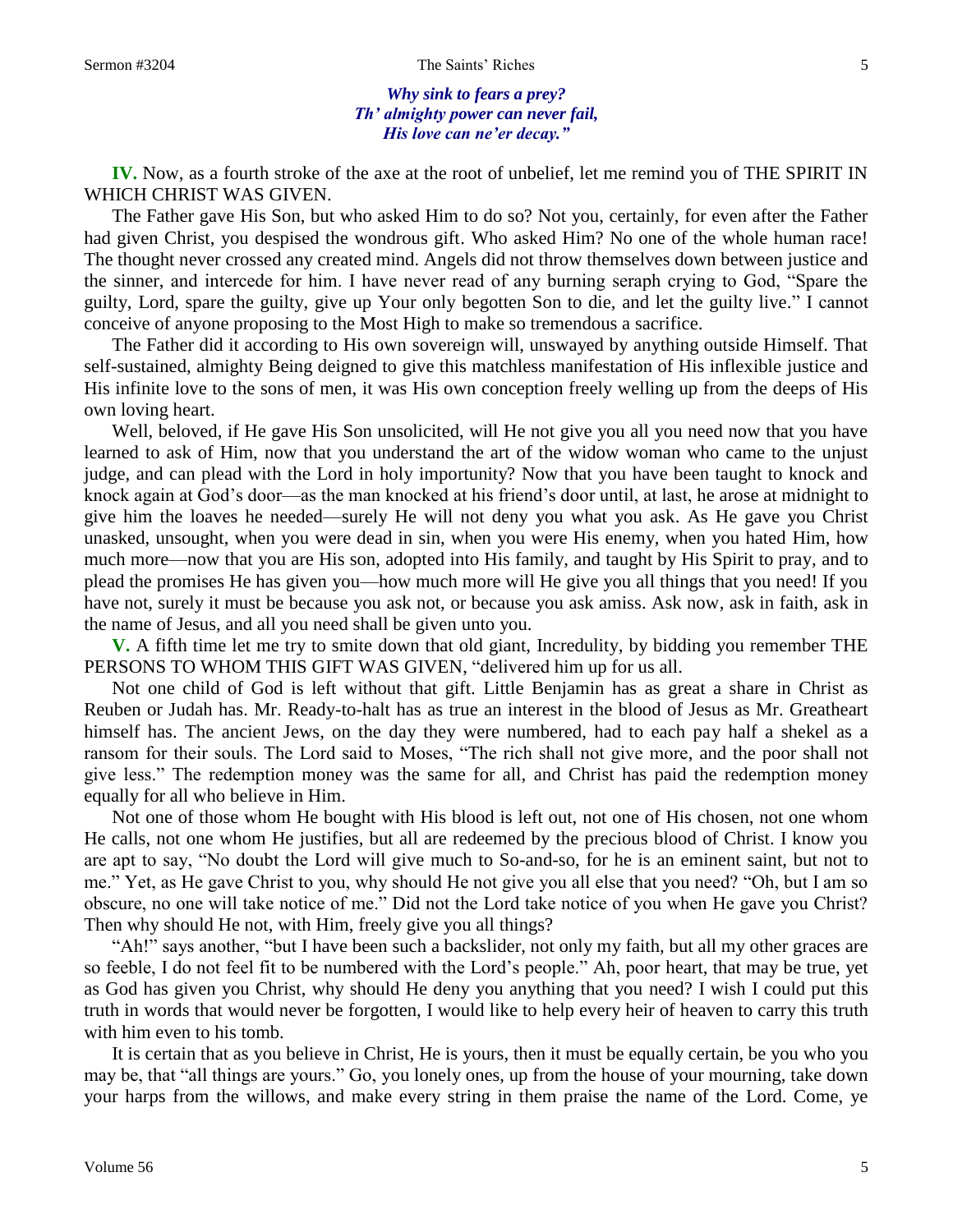afflicted ones, where'er you wander, come, you who think yourselves poverty-stricken, and find yourselves infinitely rich in Christ Jesus.

It always delights me to know how many poor people there are, and some very poor ones too, who say that this house of prayer is the happiest place to which they ever go. Dearly do they love the truth, and the preacher too for the truth's sake, and he often thinks, with gratitude, when other things have failed to cheer him, that there are poor and needy ones who will come up to the sanctuary, seeking comfort, and finding it, while critics, who come only to judge, will go away thinking there is nothing notable here, and the wise men of the world and the disputers will cavil at this, and carp at that, and get no good out of it at all. But these afflicted and poor people of God know the joyful sound of His truth, and they walk in the light of His countenance, and find it sweet indeed to know that Christ is theirs and that all good is theirs in Christ.

**VI.** Now let us turn to another argument from THE VALUE OF CHRIST TO US.

What is the value of Christ to us? Christ is to us——I pause, for what shall I say? I cannot tell all that Christ *is* to us, for what is He *not* to us? He is the sun of our day, He is the star of our night, He is our life, He is our life's life, He is our heaven on earth, and He shall be our heaven in heaven. How sweetly does Madame Guyon sing of Christ and of His exceeding preciousness to her soul!

I was reading only yesterday, an account that she gives of herself and of the persecutions she endured for Christ's sake, yet she says that it seemed to her to be just the same whether she was a prisoner in the Bastille or in the gay society of Paris so long as she was in communion with Christ, for Christ was everything to her, and the grace-taught Christian will tell you that he has had his happiest times on a bed of sickness, or when losses and crosses have come quickly one upon another.

Fellowship with Christ transforms a desert into a garden, a wilderness into a paradise, it makes the beggar a prince, and sets the prince above the angels. Give a man Christ—and this is no dream I speak of, no vision of a heated imagination, but in sober solemn earnest do I say it—and he has everything that a believer can desire, yea, there is more in Christ than a Christian can hold, and like good John Welsh, the old Covenanter, he is ready to cry, at times, when Christ's love is very sweet to him, "Hold, Lord, hold! for I can bear no more, the joy of Your love is too great for me."

Beloved of God—not beloved of kings, though men grow great if they have a king's affection—not beloved of angels, yet it were no trifle to have a seraph's affection, but beloved of Jesus, the eternal Son of God, to have our names written on His heart, and engraven on His hands, oh, how exceedingly precious is Christ to us!

> *"Precious in His death victorious, He the host of hell o'erthrows; In His resurrection glorious, Victor crown'd o'er all His foes.*

*Precious, Lord! beyond expressing, Are Thy beauties all divine; Glory, honor, power, and blessing Be henceforth for ever Thine."*

Well then, I hope you never set your food and raiment in comparison with Christ. He who gave you His unspeakable gift will give you such trifles as those. I hope you never put your worldly estate, nor even your spiritual comforts, in comparison with your blessed Lord Jesus, for as God has given you Him, what can He deny you?

Pluck up heart, poor fainting one, be of good courage, and face the foe again, you have no armor for your back, so show your breastplate to your adversary, and never even dream of defeat. He who has brought you thus far, and enriched you with such a priceless gift, can deny you nothing that you really need.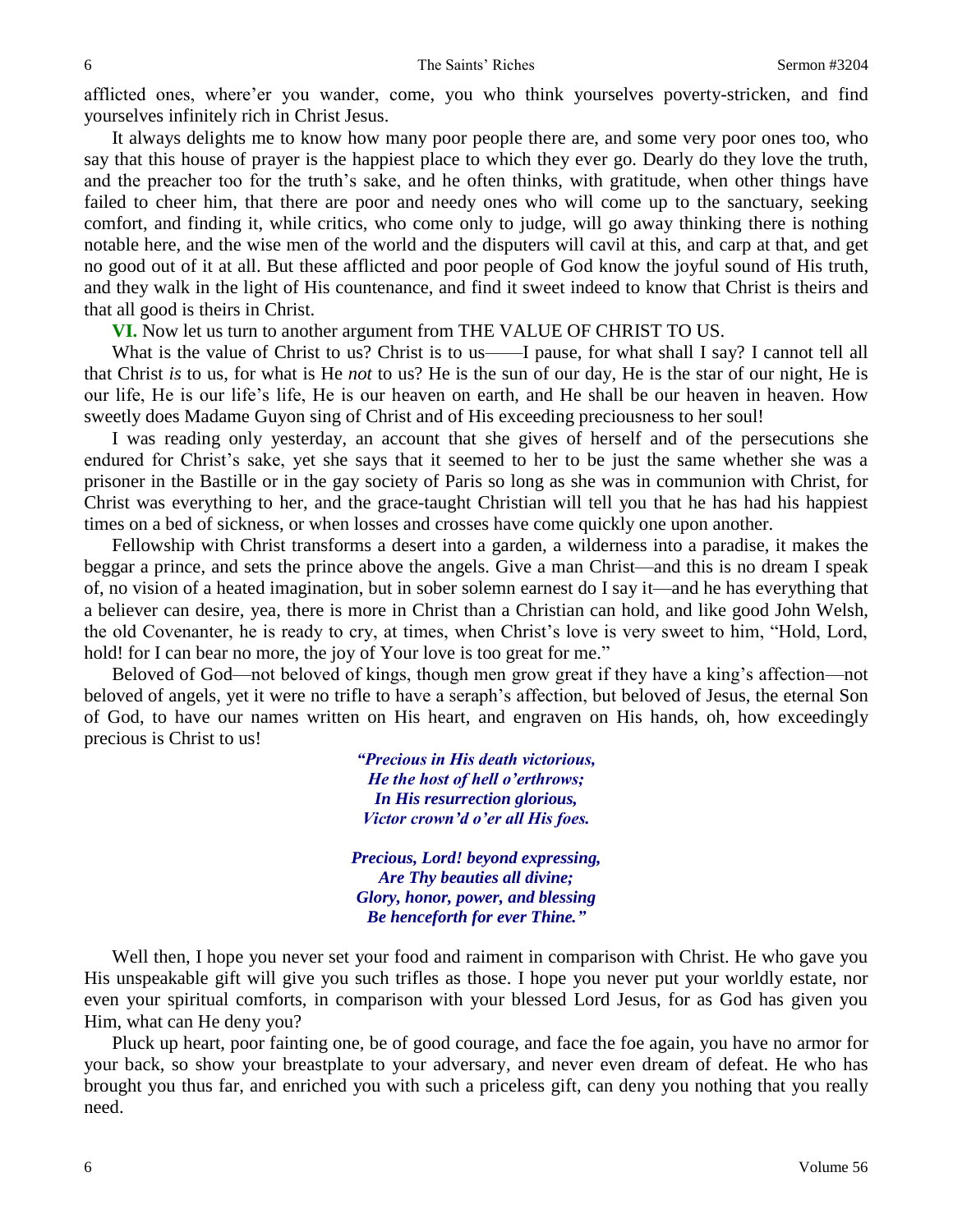**VII.** And lastly, remember THE PURPOSE FOR WHICH GOD GAVE HIS SON, JESUS CHRIST, FOR US.

His purpose was our salvation, and it is inconsistent with all right ideas of deity to believe that the purposes of God can be frustrated. We know that our God made the heavens and the earth, and that the Word of our God shall stand forever. Our God is not a lackey to the will of men, and His purposes are not like footballs to be kicked about as men may please. What God says, is done, what He commands, stands fast forever, and what His heart devises, that His hands do. "God is not a man, that he should lie; neither the son of man, that he should repent," and if He wills to save, none can damn.

He has proved the honesty and sincerity of His purpose to save us by giving us Christ, and if my faith has laid hold of Christ, and Christ is mine, then I know that it is God's purpose to save me, and I also know that all things that are necessary to my being saved must surely be bestowed upon me. I have never yet been able to put my mind into such a condition as to understand that God would give Christ to die with the intention of saving a man, and yet that man would not be saved.

I know that you and I, in ordinary business transactions, are accustomed to expect, if we pay the price for anything, that we should have what we buy. I am sure that I could not speculate with another man's blood, and especially I know that I could make no speculation with the blood of my own son, I must know beforehand what so great a sacrifice would effect.

In like manner, we believe that God well knew what Christ's blood would buy, and what Christ's death would effect, and we cannot think that Calvary was a venture, that the cross was a speculation, and that the death of Christ was a lottery. God forbid! Be of good courage, then, you who are redeemed, not with corruptible things such as silver and gold, but with the precious blood of Christ, all things must be yours.

How can He who has already given Christ to be the Way to heaven, leave you without shoes for your feet, or without armor for the fight, or without anything else that you will need? He who has given the greater must and will give the less. Lay your many needs before Him, throw yourself penniless at His feet, and plead thus, "Lord, Thou hast given me Christ with the purpose of saving me, such and such a thing I need for my soul's salvation, Lord, give it me, that Thine eternal purpose may be fulfilled." This is a plea that must prevail, a knock that shall make heaven's gates ring till the porter shall open them, and the favor that you need shall be given with open hands.

The only question I have to ask ere I have done is this—*Is Christ yours?* Is Christ yours, my hearer? Answer "Yes," or "No," tonight, He is yours, or He is not yours, there is no third answer. Is Christ yours? Do you say "No"? Alas, poor wretch, how miserable is your state now!—"condemned already." How wretched shall your state be hereafter, when "Depart, ye cursed," shall be your sentence! "I know not," says one, "whether Christ is mine or not." Do you trust Him? This is the deciding question.

If you do trust yourself with Christ fully and implicitly, He is yours. If you rest in any degree upon your own works, frames, doings, or willings, He is not yours, but if you do take Him now to be your all in all, trusting Him, and Him alone, He is yours, and He shall be yours forever and ever. Let there be no aching heart at this communion table tonight, let every one of us come to this feast of love with joy and gladness, because, when we can say that Christ is ours we—

## *"Can smile at Satan's rage, And face a frowning world."*

May the Lord give Christ to each one of us, and unto Him shall be the glory world without end! Amen.

## **EXPOSITION BY C. H. SPURGEON**

## *ROMANS 8:26-39*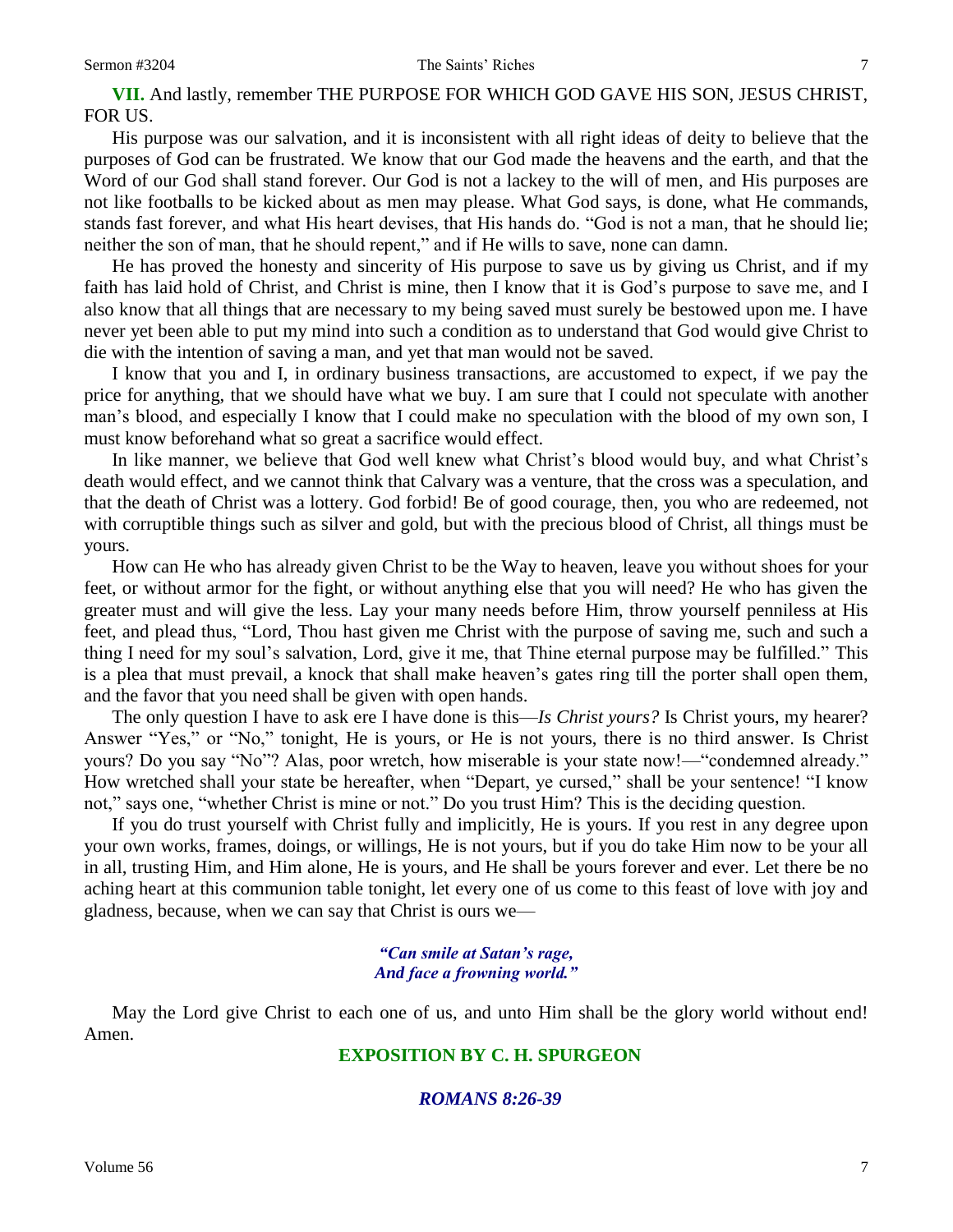## **Verse 26.** *Likewise the Spirit also helpeth our infirmities:*

Oh, how many these are! Want of memory, want of faith, want of earnestness, ignorance, pride, deadness, coldness of heart—these are some of our infirmities, but thank God, we have the omnipotent Spirit of God to help us.

**26.** *For we know not what we should pray for as we ought: but the Spirit itself maketh intercession for us with groanings which cannot be uttered.*

These groanings are too deep, too full of meaning to be expressed in words. There are some things the Christian wants for which he cannot ask, perhaps he does not even know what it is that he wants. There is a vacuum in his heart, but he does not know what would fill it. There is a hunger in his spirit, but he knows not what the bread is, nor where the bread is, that can satisfy his wants.

But the Holy Ghost can articulate these unuttered groans, and the deepest needs of our soul can thus be brought before God by His own Spirit. You, then, who find it difficult to pray, do not give up praying. The devil tells you that such poor prayers as yours are can never reach the ear of God. Do not believe him. The Spirit helps your infirmities, and when He helps you, you shall, you must prevail.

**27.** *And he that searcheth the hearts knoweth what is the mind of the Spirit, because he maketh intercession for the saints according to the will of God.* [See sermon #1532, The Holy Spirit's Intercession].

It cannot be supposed that the Father does not know what is the mind of the Spirit, since they are one God, and moreover, inasmuch as the Spirit of God never intercedes for anything which is not according to God's will, we are sure that our heavenly Father will grant every Spirit-indited prayer!

**28.** *And we know that all things work together for good to them that love God, to them who are the called according to His purpose."* [See sermon #159, The True Christian's Blessedness].

Almost everything in this world looks to us to be in confusion, but to God's eyes all is in order. One wave dashes this way, and another that, but they are all working together, and they are all working with one great purpose too. Say not, Christian, "All these things are against me." Ah, poor soul! this is the verdict of your unbelief, but you will know better than that one of these days. All things are working for you, and not one of them is working against you, therefore, be not dismayed. They are all working together for good to those who love God, to those who are the called according to His purpose.

**29.** *For whom he did foreknow, he also did predestinate to be conformed to the image of his Son, that he might be the firstborn among many brethren.* [See sermons #355, Portraits of Christ, and #1043, Glorious Predestination].

That was the very end and object of their predestination, that they might become like Christ, their great perfect elder Brother.

> *"'Christ, be My first elect,' He said, Then chose our souls in Christ our Head, Before He gave the mountains birth, Or laid foundations for the earth."*

**30.** *Moreover whom he did predestinate, them he also called:* [See sermon #241, Predestination and Calling].

My soul, have you been called of God? Has the Spirit of God ever called you? If so, rejoice in your predestination. Have no doubts and fears concerning that matter, for He would never have called you if He had not intended to save you from before the foundation of the world.

**30.** *And whom he called, them he also justified: and whom he justified, them he also glorified*. [See sermon #627, Justification and Glory].

My soul, do you believe in Jesus? Have you trusted in His precious blood? Then you are justified. Never give way, then, to any fears concerning your eternal salvation, for as surely as there is a heaven, you shall be a partaker of its glories, for never was there a soul justified who was not afterwards glorified.

**31.** *What shall we then say to these things? If God be for us, who can be against us?* [See sermon #580, God Is With Us].